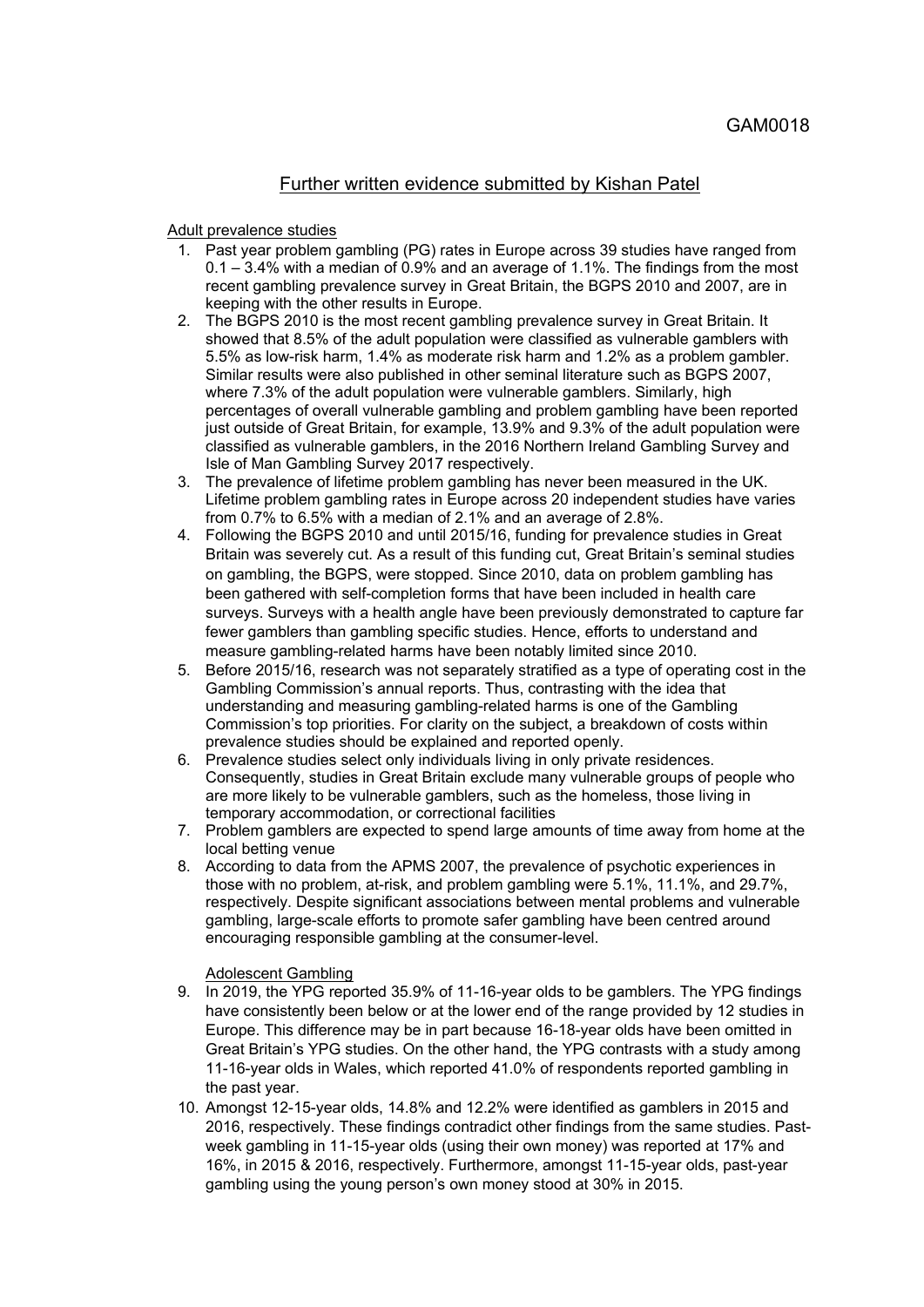11. In 2019, past week gambling was reported to have declined a trough of 11% from a peak of 23% in 2011. Despite this, the percentage of underage problem gamblers, at risk-gamblers, and social gamblers were reported to peak in 2019 at 1.7%, 2.7% and 31.0% respectively. The gambling yield from underage gambling has yet to be measured. Furthermore, the videogame is the most prevalent gambling activity in under 16s, yet the frequency of videogame gambling has not been measured.

## Years of Life Lost (YLL)

12. Gambling mortality studies have not yet been conducted for the Great British population. Amongst 20-49-year olds, 6.8% of deaths (1584 deaths) and 55, 000 YLL are estimated to be owing to harm from gambling on the PG population. An estimate using the mortality ratios from a Swedish study reflected 763 suicides (about 30% of all suicide deaths in 20-50-year olds). The estimate of seven hundred sixty-three suicides corresponds well with what was indicated by the sport's minister's resignation letter in 2018, which stated that two people tragically take their lives due to gambling-related problems every day. In the Swedish study and thus also in E3 and E4, intentional selfharm accounted for 31% of mortality amongst the gambling population. The increased mortality arising from other causes is likely to be due to gambling-related harm that limits the agency of an individual to manage their health. For example, people may struggle to manage their medications in a timely regular fashion or find time to attend health appointments due to their PG. Agency to manage health issues while preoccupied with gambling is likely to be an issue for Diabetic patients. Moreover, vulnerable gamblers are expected to also suffer health consequences due to factors more indirectly related to gambling, such as overworking, smoking, drinking, or drug use.

# Years Lost due to Disability (YLD)

13. Disability Weight studies have not been conducted for the Great British population. Disability Weights, when combined with prevalence data from 2010, indicate that 1 million years of healthy life in Great Britain, are lost due to gambling every year.

### Disability Adjusted Life Years (DALYs)

- 14. Population-level harm studies have demonstrated some evidence that low-risk gambling leads to a greater magnitude of population-level harm than problem-gambling since it affects more individuals. For example, in Victoria, Australia, which considered YLD but not YLL, only 15% of the population-level harm on gamblers is as a result of problem gambling. Contrastingly, this report estimates 30% of the YLD is as a result of the harm experienced by problem gamblers.
- 15. According to the incomplete evaluation of the gambling-related harm on vulnerable adult gamblers in Great Britain, 1.05 million DALYs or 7.1% of all DALYs are amassed on an annual basis. Treatments for gambling-related harm in adult gamblers should look to be less than £21.0bn – £31.5bn to have a higher chance of being considered cost-effective according to NICE. Moreover, studies are yet to quantify the gambling-related harm afflicted on under 16s who gamble, former gamblers, communities and non-gamblers. Thus, this quantification of gambling-harm is likely to underestimate the overall burden of harm arising from gambling.

### Overview of the gambling industry

16. Online gambling has emerged to become the most lucrative gambling segment since 2015, accounting for £5.3bn (37%) of the total annual £10.7bn net losses (excluding lotteries) of gambling players in 2018/19. A rapid increase in the accessibility of gambling products has been supported by an expansive budget for gambling advertising. As of 2018, the UK gambling industry accounts for about 9% (£1.2bn out of £13.4bn) of the total UK online ad expenditure. Social media platforms allow gambling